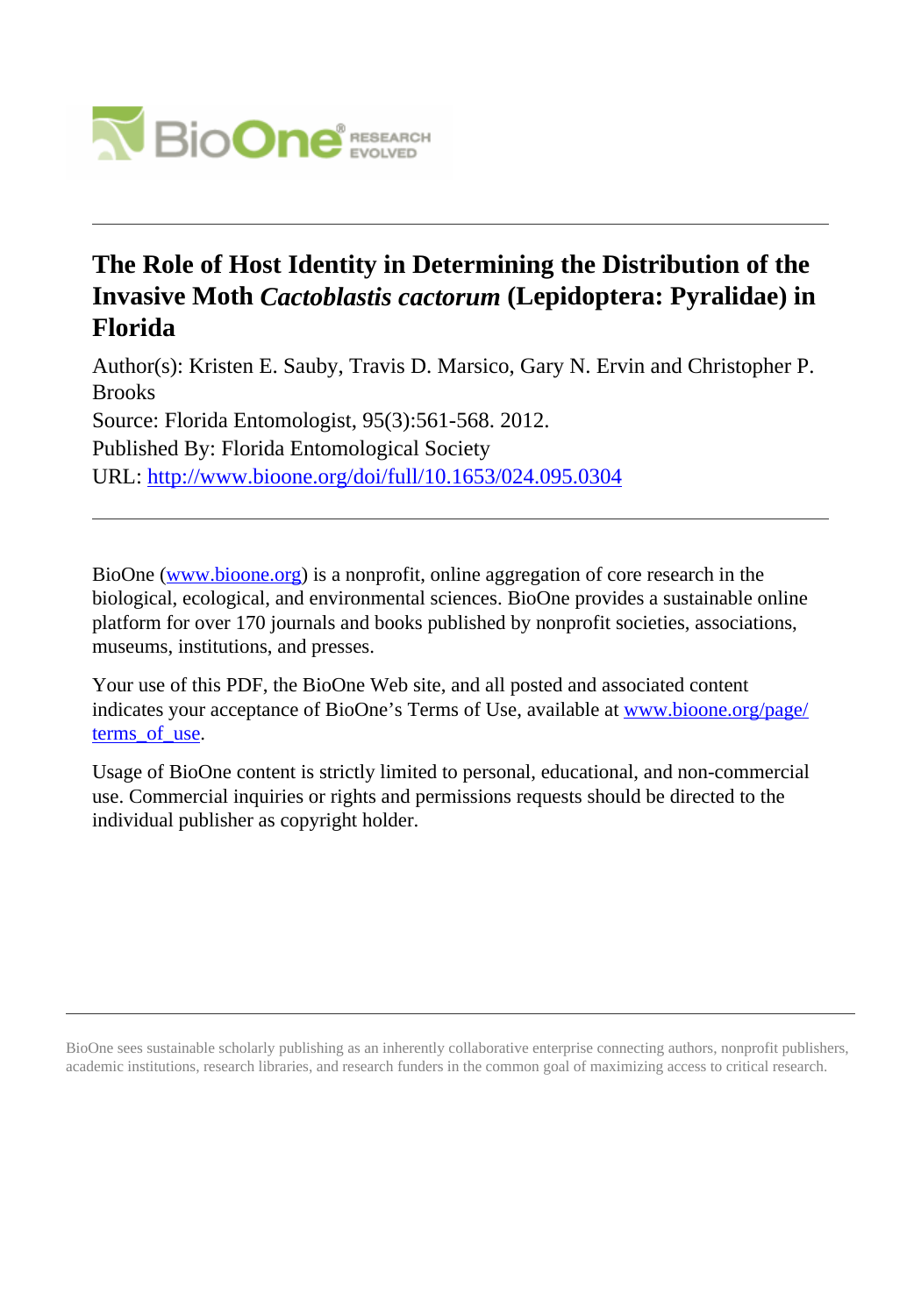# THE ROLE OF HOST IDENTITY IN DETERMINING THE DISTRIBUTION OF THE INVASIVE MOTH *CACTOBLASTIS CACTORUM*  (LEPIDOPTERA: PYRALIDAE) IN FLORIDA

KRISTEN E. SAUBY<sup>1,4,\*</sup>, Travis D. Marsico<sup>2</sup>, Gary N. Ervin<sup>1</sup> and Christopher P. Brooks<sup>3</sup> 1 Department of Biological Sciences, Mississippi State University, P.O. Box GY, Mississippi State, MS 39762 USA

2 Department of Biological Sciences, Arkansas State University, P.O. Box 599, State University, AR 72467

3 Department of Biological Sciences, Mississippi State University, P.O. Box GY, Mississippi State, MS 39762 USA E-mail: cpbrooks@biology.msstate.edu

4 Present Address: Department of Biology, University of Florida, P.O. Box 118525, Gainesville, FL 32611, USA E-mail: ksauby@ufl.edu, (352) 392-1040 (phone), (352) 392-3704 (fax)

\*Corresponding author; E-mail: ksauby@ufl.edu

# **ABSTRACT**

We examined the association between the exotic South American cactus moth, *Cactoblastis cactorum* (Berg) (Lepidoptera: Pyralidae), and its host plants (prickly pear cacti, subfamily Opuntioideae) in Florida to assess the role of host plant identity and local host community on the prevalence of this invasive moth. From May to September 2008, we surveyed 4,243 plants across 165 sites throughout Florida for *C. cactorum*. The probability of *C. cactorum* presence at a particular site was best explained by the presence of either *Opuntia humifusa* var. *ammophila* (Small) L. D. Benson or *O. stricta* (Haworth) Haworth. Within infested sites, only *O. stricta* individuals were significantly more infested than other host plants*.* Our results suggest that understanding patterns of *C. cactorum* infestation, both in Florida and as it spreads towards the western United States relies, at least in part, on determining the mechanism by which *O. stricta* influences the suitability of specific host communities.

Key Words: diversity, Florida, invasive species *Opuntia* plant-insect interactions

#### **RESUMEN**

Se examinó la asociación entre la polilla exótica del nopal de América del Sur, *Cactoblastis cactorum* (Berg) (Lepidoptera: Pyralidae), y sus plantas hospederas (nopal, subfamilia Opuntioideae) en la Florida para evaluar el efecto en la identidad (especie) de la planta hospedera y la comunidad de la flora local sobre la prevalencia de esta polilla invasora. Desde mayo hasta septiembre 2008, revisamos 4,243 plantas en 165 sitios en toda la Florida para *C. cactorum*. La probabilidad de la presencia de *C. cactorum* en un sitio particular se explica mejor por la presencia de *Opuntia humifusa* var. 'ammophila' (Small) L.D. Benson u *O. stricta* (Haworth) Haworth. Dentro de los sitios infestados, solamente las plantas de *O. stricta* fueron significativamente más infestadas que las otras plantas hospederas. Nuestros resultados sugieren que al entender los patrones de infestación de *C. cactorum*, tanto en la Florida asi como el incremento en su rango hacia el oeste de Estados Unidos se basa, por lo menos en parte, en la determinación del mecanismo por el cual *O. stricta* influye en la migración de *Cactoblastis cactorum* a las comunidades específicas de plantas hospederas.

Palabras clave: diversidad, La Florida, especies invasoras; *Opuntia*, interaccion plantainsecto

The quality and availability of resources are key factors that define opportunities for consumers to invade and persist in certain communities (Andow 1991; Ostfeld & Keesing 2000a, 2000b). Numerous studies have shown that various resource characteristics can influence the establishment and abundance of potential invaders such as microbial pathogens (Holt et al. 2003), plants (Davis et al. 2000), and animals (Andow 1991; Barbosa et al. 2009). The consequence of local host community heterogeneity for exotic consumers is that certain host species may be of sufficiently low quality that they cannot sustain consumer populations in the absence of higher quality host species. Even where hosts are capable of sustaining consumer populations, variation in host quality can lead to associational resistance or associational susceptibility. If the consumer cannot accurately perceive host quality, a high density of relatively low quality hosts in the community may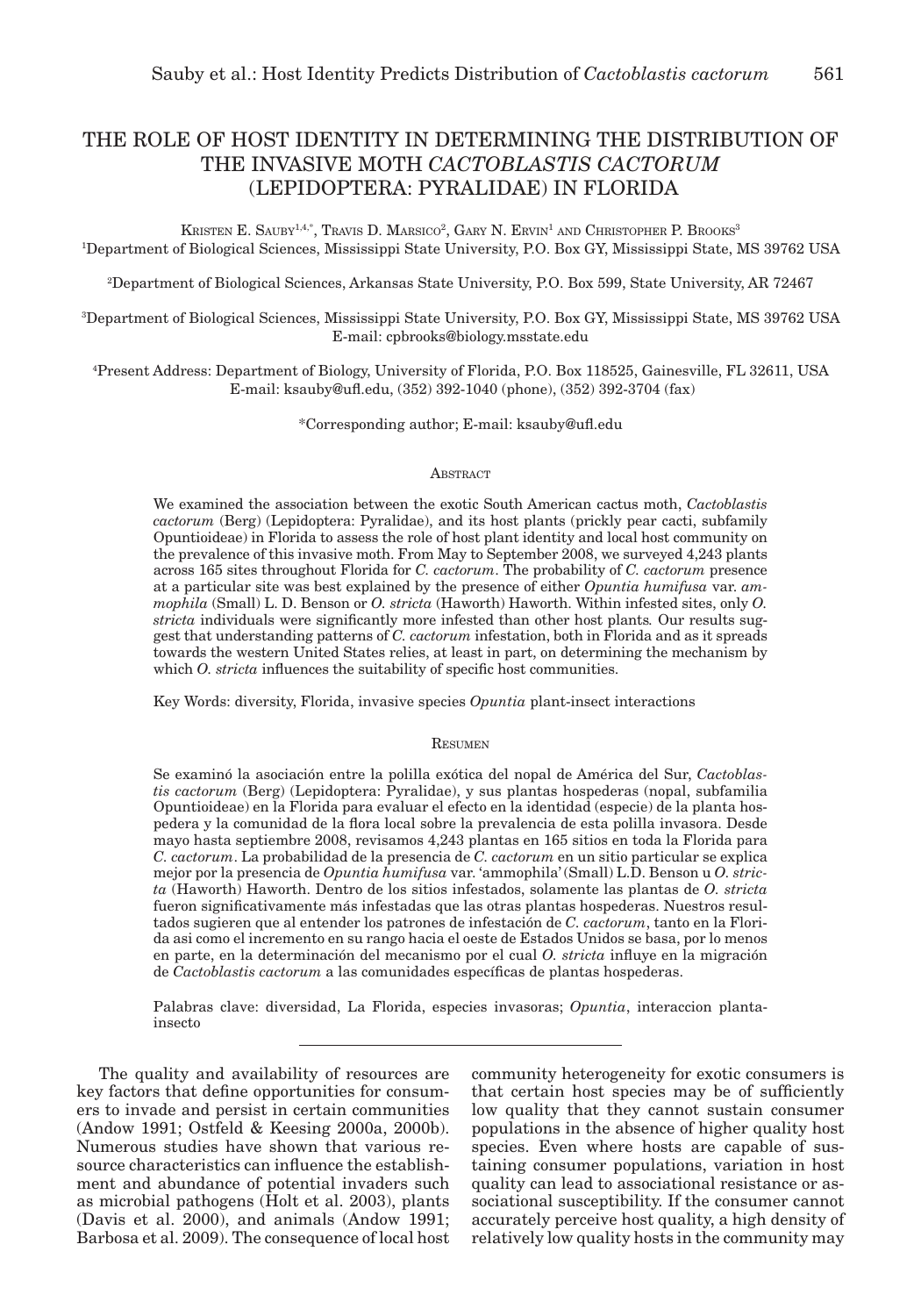lead to resistance by association: lower consumer population sizes and a consequent reduction in the consumer's impact on higher quality species in the community (Andow 1991; Holt et al. 2003). In contrast, high densities of relatively high quality hosts can induce associational susceptibility for lower quality hosts in the local community (Andow 1991). Consequently, the identities of the host species present in a community and the relative quality of those hosts to the consumer are important in determining whether consumer impact will be high or low in local host communities (LoGiudice et al. 2003; Power & Mitchell 2004; Russell et al. 2007; Brooks & Zhang 2010).

Our goal was to assess the role of host species and community structure on the distribution of the exotic South American Cactus Moth, *Cactoblastis cactorum* (Berg) (Lepidoptera: Pyralidae), across the state of Florida. *Cactoblastis cactorum* is a multivoltine pyralid moth that specializes on prickly pear cacti (subfamily Opuntioideae) and has been widely used as a biological control agent for invasive prickly pear cacti in countries such as Australia (Dodd 1940) and South Africa (Pettey 1948). After it was introduced to the island of Nevis for biological control of native *Opuntia* (Simmonds & Bennett 1966), *C. cactorum* subsequently spread throughout the Caribbean and was first detected in North America in the Florida Keys in 1989 (Dickel 1991). In the United States, this invasion has since spread as far north as Charleston, South Carolina along the Atlantic Coast (Hight et al. 2002) and as far west as Cameron Parish, Louisiana along the Gulf of Mexico (Rose 2009a). The moth feeds on a wide array of taxa within the Opuntioideae subfamily, including all 6 known native and 3 introduced taxa found in Florida (Johnson & Stiling 1998; Hight et al. 2002; K. Sauby & T. Marsico, personal observations). At least 46 species in the Opuntioideae subfamily have been found to be hosts for *C. cactorum* based on observations of herbivory in the field (reviewed by Sauby 2009). Based on laboratory studies, *C. cactorum* is also capable of producing viable adults from 2 additional cactus species, *Cylindropuntia acanthocarpa* (Engelmann and Bigelow) F. M. Knuth and *C. spinosior* (Engelmann) F. M. Knuth (Jezorek et al. 2010), that have not been reported to be selected as host taxa in the field.

We were interested in addressing the role of various host species and the structure of local host communities on cactus moth prevalence by determining factors associated with the probability of infestation at sites across the state of Florida. Subsequently, we wished to describe any traits that might explain individual-level patterns of infestation within sites containing *C. cactorum*. The native *Opuntia stricta* (Haworth) Haworth has previously been implicated as a preferred host species in Florida (Baker & Stiling 2008) and in the Caribbean (Pemberton & Liu

2007). *Opuntia stricta* was also the main species targeted and brought under control by *C. cactorum* in Australia (Dodd 1940). Additionally, the *C. cactorum* population that ultimately invaded Florida was introduced to the Caribbean from a population in South Africa that itself originated from the Australian biological control efforts (Pettey 1948; Simmonds & Bennett 1966; Marsico et al. 2011). Therefore, we hypothesized that the presence of *O. stricta* at a site would increase the likelihood of infestation and that, within infested sites, we would observe the highest prevalence of *C. cactorum* on *O. stricta*.

Species can influence the probability of infestation at a particular site as a result of either serving as a strong attractant to dispersing females or because their high nutritional quality leads to greater fitness on some host species than others (i.e., a reservoir). Predictions about preferences among ovipositing females based on laboratory and field-based data are inconsistent, especially for taxa found in Florida (Robertson 1987; Johnson & Stiling 1996; Mafokoane et al. 2007; Tate et al. 2009; Jezorek et al. 2010), even though host species are found to significantly differ in quality as measured by survivorship and fecundity (Pettey 1948; Robertson 1987; Johnson & Stiling 1996; Mafokoane et al. 2007, but see Woodard et al. 2012). We predict that most host species would be relatively poor hosts for the exotic moth and that the prevalence of *C. cactorum* would be lower at sites with greater species diversity.

Infestation of individuals within sites is expected to depend on physical attributes of the hosts. For example, the amount of plant biomass available (as reflected by the size of plants) to support herbivore populations may lead to greater infestation over time. Additionally, evidence suggests that adult females choose host plants through the use of  $\mathrm{CO}_2$  (Stange et al. 1995) and volatile organic compound (VOC) gradients near host plants that are of a certain height (Pophof et al. 2005). Thus, plant height may be an important factor determining the likelihood that a plant will be infested by *C. cactorum.* Consequently, we predicted that larger host species would be better hosts for the exotic moth and that *C. cactorum* infestations would be more likely at sites with larger *Opuntia* host species.

# MATERIALS AND METHODS

#### Study Sites and Data Collection

From May to September 2008, 4,243 plants across 165 sites throughout Florida were surveyed for the presence of *C. cactorum* (Figs. 1 and 2). Sampling was restricted to the region of Florida east of Pensacola Beach because all points west were actively managed by the United States De-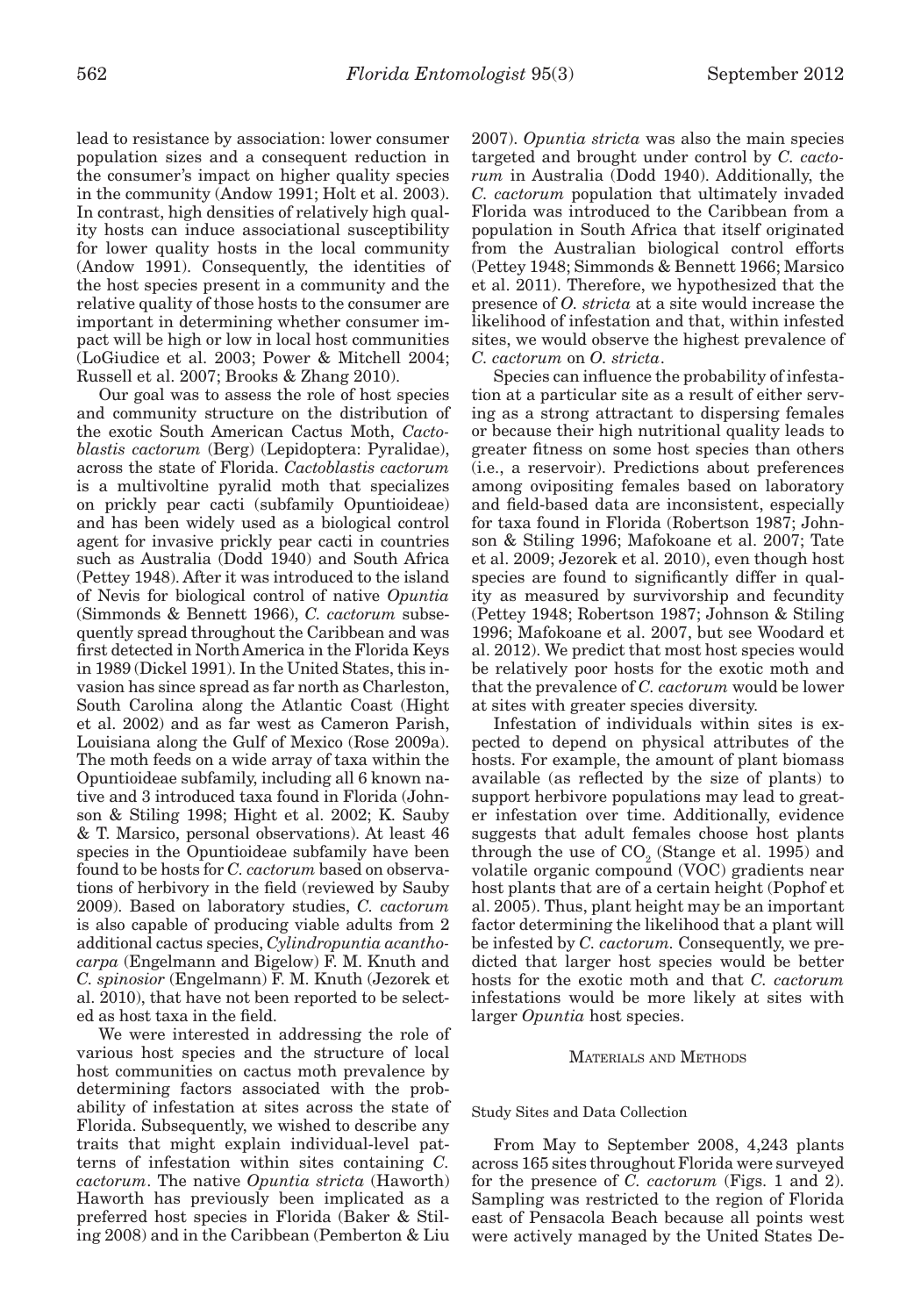partment of Agriculture (USDA) for *C. cactorum* through removal of *Opuntia* spp. from public and private land (Rose 2009b). Because of the patchy nature of *Opuntia* in the state and our goal of coverage at such a large spatial scale, sites were not chosen at random. Instead, we performed roadside surveys and, after consultation with rangers and biologists, surveyed sites on public lands (state parks, state forests, national forests, and a national wildlife refuge) where cacti were known to occur. At each site, we visually identified the extent of the patch and established a transect through the patch. All host plants along the transect were identified to species (or variety, if applicable) and inspected for the presence of *C. cactorum* larvae. Taxonomic delineations for cacti were based on those by Pinkava (2003), except for the 3 varieties of *O. humifusa* (Rafinesque) Rafinesque, for which we relied on Benson (1982) and expert opinion (Lucas C. Majure, Dept. of Biology, University of Florida, personal communication). Height was measured for every fifth plant of each taxon detected along the transect. Because host plant density varied among sites and taxa, sampling for *C. cactorum* was limited at each site to a maximum of approximately 2 h.

All plants' cladodes along each transect were examined for evidence of *C. cactorum* infestation, including entry holes, eggsticks, frass (green to brown excrement exuding from entry holes), and/ or hollowed or translucent cladodes. Because larvae of the native cactus moth, *Melitara prodenialis* Walker, also feed internally and produce similar signs of damage, all cladodes showing evidence of infestation were dissected to confirm the presence and identity of moth larvae. A lateinstar larva of *C. cactorum* has an orange body and dorsolateral black bands or transverse spots on the abdomen. In contrast, a late-instar *M. prodenialis* larva has a dark blue to brown body (Neunzig 1997). However, early-instar larvae are difficult to distinguish by morphology alone. Therefore, larvae which could not be confidently identified by morphology alone were identified using molecular methods as described in Marsico et al. (2011).

# Statistical Analysis

All analyses were conducted using the R Statistical Language (R Development Core Team, 2009). Maps were generated using ArcGIS Version 10 (ESRI, 380 New York Street, Redlands, CA 92373).

# Factors Affecting the Probability of *Cactoblastis cactorum* Presence at Sites

We assessed the effects of individual host taxa and the local host community on the probability of a site being infested with *C. cactorum*. First, we used the binomial distribution to calculate the minimum number of plants that we would need to sample in order to minimize the probability of erroneously designating a site as uninfested (when in fact *C. cactorum* was present) to less than or equal to 0.05. The probability of success used in this calculation was the proportion of plants infested by *C. cactorum* at sites where the moth was known to be present. Based on this analysis, we determined that a minimum of 30 plants would need to be sampled to have confidence that we did not erroneously designate a site as uninfested. Thus, we only included sites in which we were confident that the moth was present (*C. cactorum* was detected;  $n = 39$ ) or absent (where at least 30) plants were inspected with none being infested; *n* = 34) in our assessment of factors correlated with the presence/absence of *C. cactorum* at a site.

We also examined the influence of host taxon evenness and richness on *C. cactorum* site prevalence (the proportion of plants infested by *C. cactorum* at a site). Host taxon evenness was calculated using Simpson's Index (Simpson 1949; Smith & Wilson 1996). Evenness was calculated only for sites that had sufficiently large number of plants inspected and where more than one host taxon was found  $(n = 22)$ . A generalized linear mixed model (binomial family with a logit link and site identity included as a random effect) was used to examine whether *C. cactorum* presence at a site could be predicted by the host taxon richness or evenness at that site, or by the presence of the 4 most abundant host species (*O. humifusa* var. *ammophila* (Small) L. D. Benson, *O. humifusa* var. *humifusa*, *O. pusilla* (Haworth) Haworth, and *O. stricta*). Because richness had a maximum of only 3 species at any site, we also used a binomial test to determine whether polyculture sites (defined as the sites in which at least 2 species had a relative frequency greater than  $5\%$ ,  $n =$ 21) had a different probability of being infested than monoculture sites (defined as the sites in which only one species had a relative frequency greater than  $5\%, n = 52$ ). Additionally, for each of the 4 most abundant host taxa, we performed a binomial test (with a Bonferroni correction for the probability of a Type I error to account for the multiple tests) to determine whether *C. cactorum* was found more often than by chance in sites with a particular host taxon compared to sites without. Finally, we performed separate Mann-Whitney U tests to determine if *O. stricta* and *C. cactorum* were detected more closely to the coast of Florida than predicted by chance.

# Factors Affecting the Patterns of Infestation Where *Cactoblastis cactorum* is Present

For sites where *C. cactorum* was known to be present, host plant identity and height were evaluated as predictors of infestation for indi-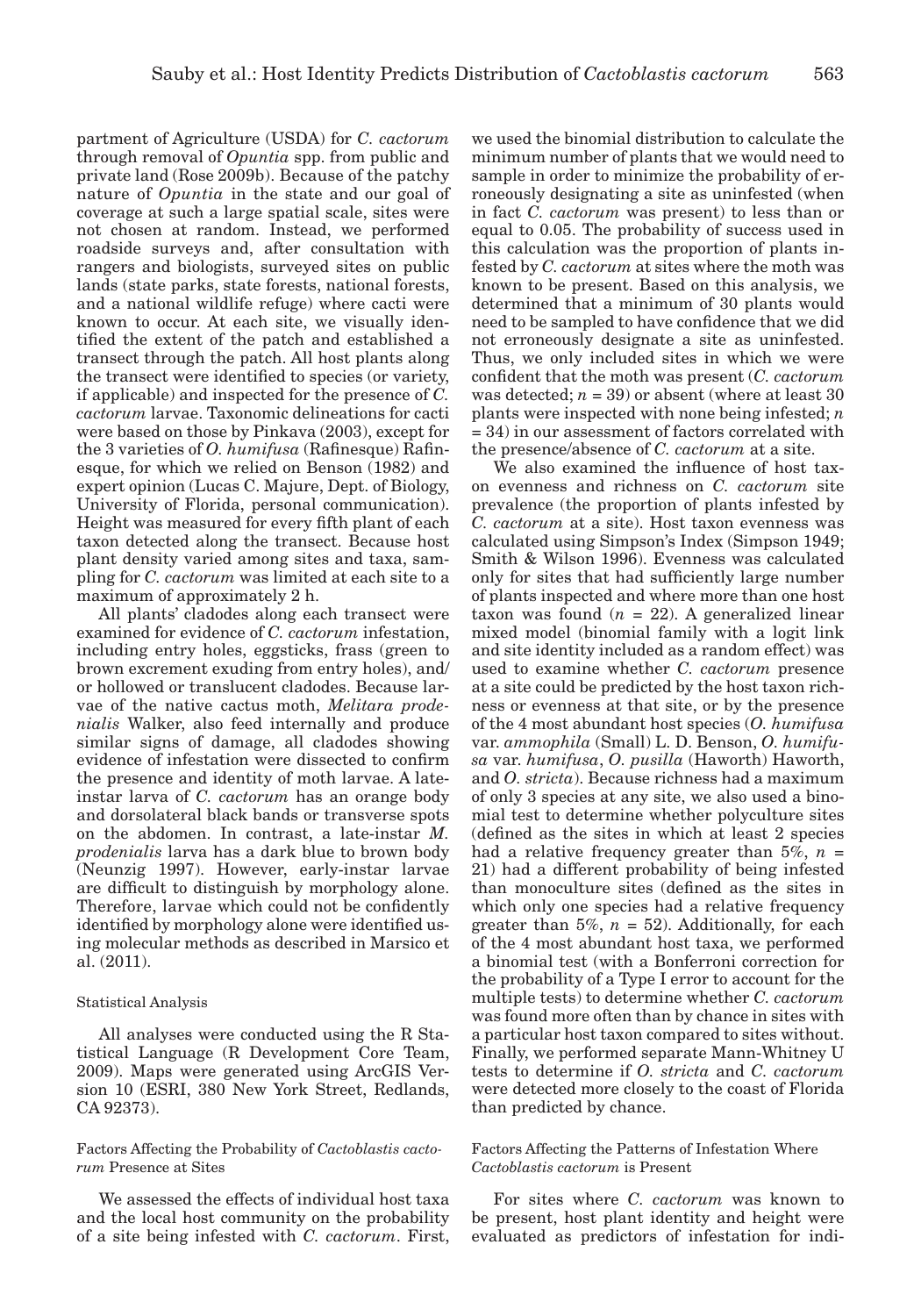vidual plants using a generalized linear mixed model (binomial family with a logit link and site identity included as a random effect). A binomial test was used to assess whether the probability of infestation for plants of different species differed from the state-wide proportion of infested plants across all infested sites  $(p = 0.0952)$ . To ensure that sample sizes were large enough for comparisons, this analysis was restricted to host taxa that were found at 15 or more sites and had height measurements for a minimum of 50 individuals: *O. humifusa* var. *ammophila*, *O. humifusa* var. *humifusa*, *O. pusilla*, and *O. stricta*. A comparison of median plant heights was conducted by log transforming the data to normality and then conducting a Welch's two-sample t-test to assess whether there was a significant difference between the height of plants with  $(n = 72)$ and without *C. cactorum* (n = 556).

#### RESULTS

Nine potential host taxa (excluding one unidentified Opuntioid plant in Key Largo) were identified at sites surveyed throughout Florida (Table 1). Of these, 6 were infested with *C. cactorum*: the introduced taxa *Nopalea cochenillifera* (L.) Salm-Dyck and *O. ficus-indica* (L.) Miller and the native taxa *O. humifusa* var. *ammophila*, *O. humifusa* var. *humifusa*, *O. pusilla*, and *O. stricta*. No infested plants were found from 3 taxa: *Opuntia humifusa* var. *austrina,* O. *triacantha* (Willdenow) Sweet, and *O. engelmannii* Salm-Dyck ex. Engelmann. However, all of the identified taxa have previously been found to be infested by *C. cactorum* (Johnson & Stiling 1998; Baker & Stiling 2008; T. D. Marsico, personal observations).

# Factors Affecting the Probability of *Cactoblastis cactorum* Presence at Sites

*Cactoblastis cactorum* was found at 53% of sites with a sufficiently large sample size to accurately determine absence (24% of all sites surveyed, Fig. 1). At infested sites, the *C. cactorum* 

site prevalence ranged from 1.1% to 71.4%, with an average of 9.52% plants infested. The *C. cactorum* site prevalence was higher at sites that included either the host taxa *O. stricta*  $(p = 0.001)$ or *O. humifusa* var. *ammophila* (p = 0.014, Fig. 2). Infested sites were significantly closer to the coast of Florida (median distance from coast of 0.4 km for infested sites versus 28.7 km for uninfested sites; p < 0.001; U-test), but *O. stricta* was also restricted to near-coast locations (median of 0.28 km from the coast for sites containing *O. stricta* compared to 47.45 km for those without the species present;  $p < 0.001$ ; U-test). In contrast, *O. humifusa* var. *ammophila* has a more inland distribution (median of 28.39 km from the coast for sites containing *O. humifusa* var. *ammophila* compared to 0.499 km for those without the species present; Fig. 2). There were only 3 sites where *C. cactorum* was found and neither *O. humifusa* var. *ammophila* nor *O. stricta* were found; these 3 sites contained monocultures of *O. humifusa* var. *humifusa*.

We did not find a relationship between richness or Simpson's Index and *C. cactorum* site prevalence at polyculture sites  $(p = 0.93)$ . Additionally, the probability that a site would be infested by *C. cactorum* was not higher for polyculture sites compared with monocultures  $(p = 0.055$ , binomial test).

# Factors Affecting the Patterns of Infestation Where *Cactoblastis cactorum* is Present

Neither host plant identity nor height were significant predictors of *C. cactorum* infestation within a site. However, within infested sites, the height of plants found infested with *C. cactorum* was significantly greater than the height of plants on which *C. cactorum* was not detected (median infested plant height = 41 cm, median uninfested plant height =  $20 \text{ cm}$ ; p <  $0.001$ , U-test, Fig. 3). Likewise, individuals of 2 species, *O. stricta* and *O. humifusa* var. *ammophila*, were more likely to be infested than expected when they were found in sites that contained *C. cactorum* (p < 0.01 for both, binomial test).

TABLE 1. THE NINE SPECIES OF *OPUNTIA* THAT WERE IDENTIFIED ACROSS THE STATE OF FLORIDA AND THE PATTERNS OF USE BY *CACTOBLASTIS CACTORUM*.

| Genus   | <b>Species</b>                                                                                      | Variety                           | Pr[infested]                                                         | $\boldsymbol{n}$                                   |
|---------|-----------------------------------------------------------------------------------------------------|-----------------------------------|----------------------------------------------------------------------|----------------------------------------------------|
| Nopalea | cochenillifera                                                                                      |                                   | 0.029                                                                | 34                                                 |
| Opuntia | engelmannii<br>ficus-indica<br>humifusa<br>humifusa<br>humifusa<br>pusilla<br>stricta<br>triacantha | ammophila<br>austrina<br>humifusa | 0.000<br>0.054<br>0.049<br>0.000<br>0.010<br>0.004<br>0.071<br>0.000 | 74<br>37<br>467<br>299<br>1562<br>520<br>1240<br>9 |

The sample size (*n*) shows the number of plants inspected across the state and Pr [infested] shows the proportion of plants across the state that were infested.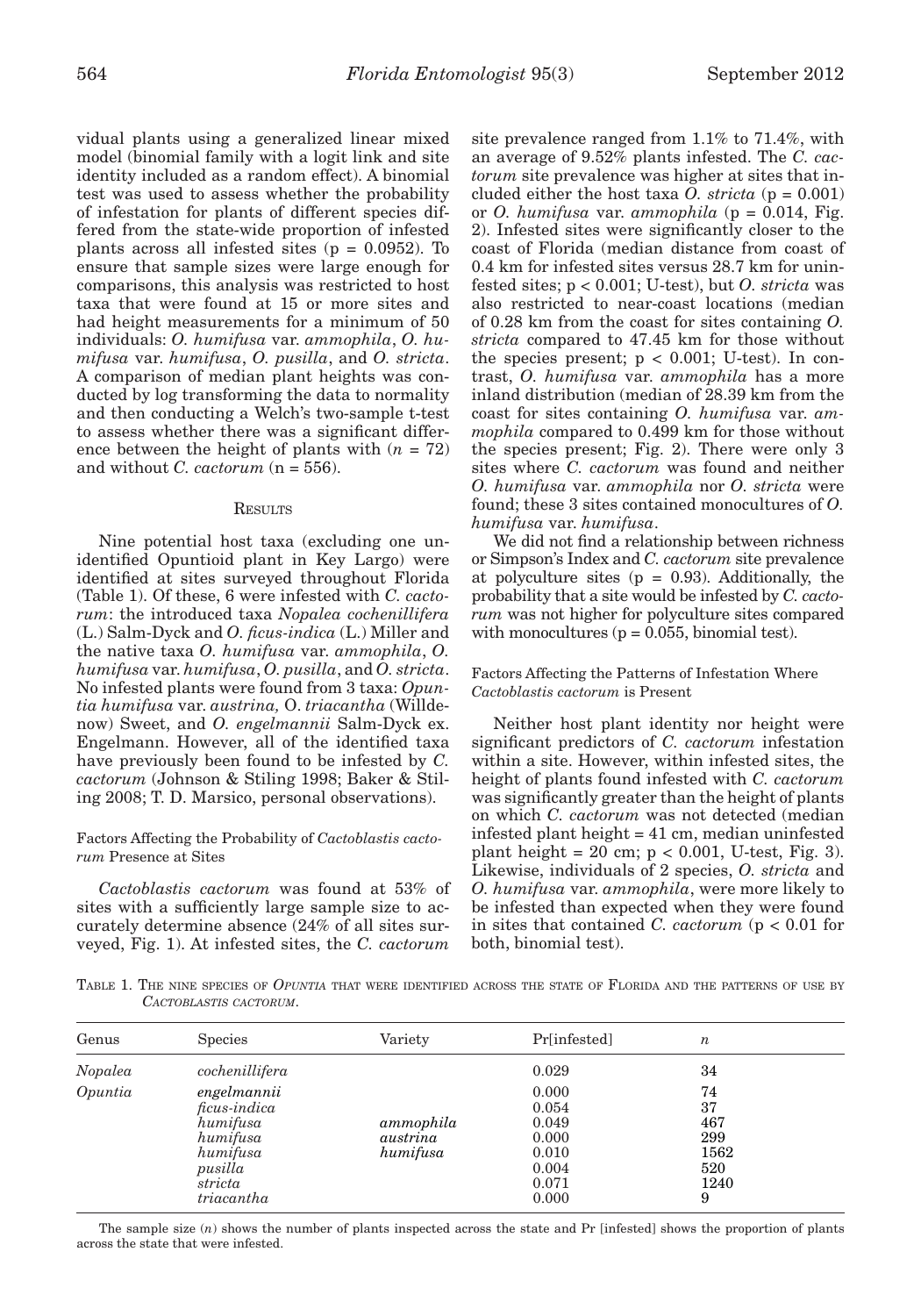

Fig. 1. Sites surveyed in Florida where *Cactoblastis cactorum* was present  $(n = 39)$ , absent and 30 more more plants were surveyed  $(n = 34)$ , and absent and less than  $30$  plants were surveyed ( $n = 92$ ).

#### **DISCUSSION**

Our results suggest that *C. cactorum* prevalence is highest on 2 taxa, *O. stricta* and *O. humifusa* var. *ammophila*, and in local host communities that include either of these species. The average site prevalence of *C. cactorum* was not significantly greater in host taxa polycultures compared to host monocultures. The failure to find a significant relationship between host taxon evenness and *C. cactorum* site prevalence suggests that highly competent host taxa like *O. stricta* and *O. humifusa* var. *ammophila* may drive the infestation of other taxa even when present at low relative abundances in a community. While we cannot disentangle whether the preference for sites with *O. stricta* was an artifact of the proximity to the coast, or whether the coastal distribution was a consequence of habitat suitability of the host plant, the apparent suitability of a more inland distributed species, *O. humifusa* var. *ammophila*, suggests that the host taxon may be more influential than proximity to coast in determining the risk of infestation. This has implications for predicting the future spread of *C. cactorum*. Our ability to predict the potential spread of *C. cactorum* in North America may reside in our ability to elucidate the important traits associated with influential hosts that can be used to refine our predictions rather than reliance upon environmental models that correlate with the distribution of all *Opuntia* (Brooks et al. 2012).

Recent attention has been focused on the impact of resource diversity on consumer dynamics (e.g., Barbosa et al. 2009; Keesing et al. 2010). In many cases, the presence of a particularly in-



Fig. 2. Common native host plant taxa found in Florida included (a) *Opuntia stricta* (*n* = 68 sites) and *Opuntia pusilla*  $(n = 19$  sites) as well as  $(b)$  3 varieties of *Opuntia humifusa*: var. *ammophila* (*n* = 16 sites), var. *austrina* ( $n = 9$  sites), and var. *humifusa* ( $n = 70$  sites).

fluential species in a community can be more influential than diversity *per se* (e.g., in terms of primary productivity [Tilman et al. 1997; Paine 2002] or resistance to invasion [Emery & Gross 2007]). The tendency for more species-rich communities to include such influential taxa (often referred to as a "sampling effect" because there is an increased probability of sampling common species with increased species richness) can be a confounding factor when attempting to assess the impact of diversity *sensu stricto* (Aarssen 1997; Huston 1997; Tilman et al. 1997). A significant increase in the probability of infestation at sites including *O. stricta* and/or *O. humifusa* var. *ammophila* regardless of species diversity suggests that there is not an effect of diversity in Florida where diversity at any site is low.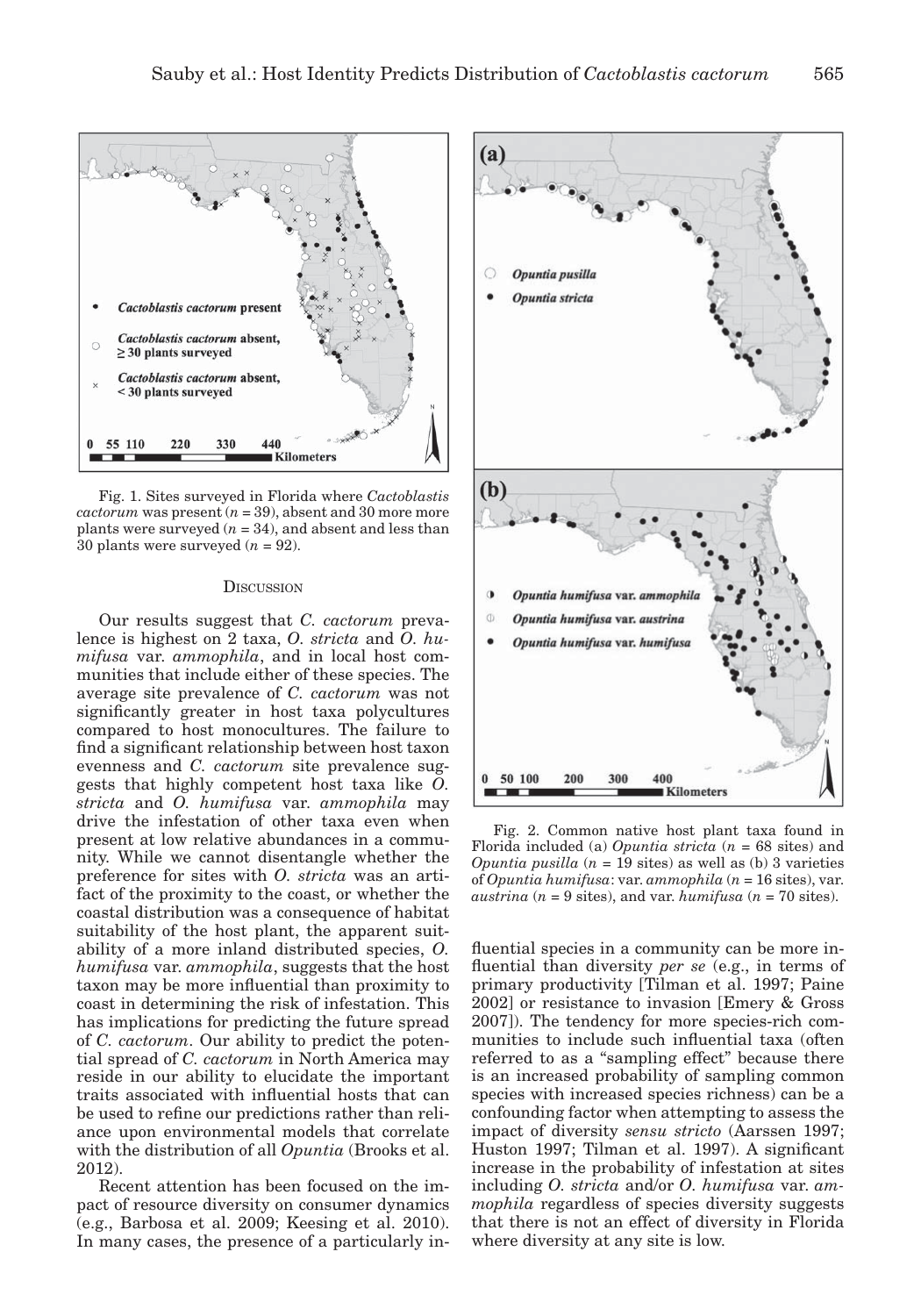

Fig. 3. A boxplot showing the log of host plant height (cm) that were either found to be infested  $(n = 72)$  or uninfested (*n* = 556) with *Cactoblastis cactorum* across all infested sites.

Patterns of *C. cactorum* prevalence also appear to be influenced by factors such as plant height. Plants on which *C. cactorum* was detected were significantly taller than those on which *C. cactorum* was not found. The presence of taller plant species may signify greater biomass availability or may influence the "apparency" (*sensu* Feeny 1976) of cactus patches for dispersing females. For example, evidence suggests that adult females choose host plants through the use of CO2 (Stange et al. 1995) and volatile organic compound (VOC) gradients near host plants (Pophof et al. 2005). Thus, the apparency of a particular host plant may be dependent upon its detectability through a combination of both VOCs and  $CO<sub>2</sub>$  gradients. Taller plants, up to a certain height, may be more apparent than smaller plants because they fix  $CO<sub>o</sub>$  and release VOCs over a larger surface area. Within a given height range, host taxa may differ in terms of apparency to *C. cactorum* if they differ in qualitative aspects of VOC emissions. However, nothing is currently known about variation in CO<sub>2</sub> and VOC emissions among native cacti in Florida.

It is worth noting that the present study describes the patterns of infestation over a large spatial extent, but that the data presented here were collected within a single year. Additional sampling would be needed to determine temporal patterns of infestation, such as how the intensity and locations of *C. cactorum* infestations vary seasonally and yearly, and why *C. cactorum* was found at some inland sites and not others. We also recognize that our sampling strategy is biased against small populations that are difficult to detect and against populations outside of

park boundaries. This bias represents the current knowledge of *Opuntia* spp. distributions in Florida. Before this study, information about the statewide distributions of cacti was limited to county presence/absence data and the locations recorded on museum vouchers. Therefore we relied on roadside surveys and ranger/biologist expert opinions to select study sites.

#### **CONCLUSIONS**

While the identification of *O. stricta* as a preferred host is unsurprising (e.g., Baker & Stiling (2008) found that *O. stricta* was more frequently infested with *C. cactorum* than *O. humifusa* in Florida), we are unaware of any other studies that have reported on the significant degree of heterogeneity in *C. cactorum* infestation among the 3 varieties of *O. humifusa*. The fact that *O. humifusa* var. *ammophila*, in addition to *O. stricta*, appears to be an influential taxon in terms of *C. cactorum* prevalence, whereas *O. humifusa* var. *humifusa* and *O. humifusa* var. *austrina* do not, underscores the importance of recognizing systematic differences among host taxa and among individuals within a given taxon (e.g., Majure et al. 2012). While *O. humifusa* var. *ammophila* does appear to be an influential taxon in terms of *C. cactorum* infestation in Florida, it is endemic to Florida and therefore is unlikely to be as important in driving the North American range expansion of *C. cactorum* as *O. stricta*. However, the identification of multiple influential hosts is important to our understanding of the future spread of *C. cactorum* because of the potential insights it may provide into host traits that may limit its spread in North America.

#### **ACKNOWLEDGMENTS**

We would like to thank Archbold Biological Station, Florida State Forests, Florida State Parks, Lee County Department of Parks and Recreation, Pinellas County Parks and Recreation, National Park Service, Sarasota County Parks and Recreation, St. Lucie County Environmental Resources Department, United States Forest Service, and United States Fish and Wildlife Service for access to sites and for allowing the collection of plant and insect material. L. Majure provided assistance in plant taxon identification. Thanks also to K. Bradley, J. Brambila, and A. Woodard for assistance in sampling. B. Bolker and R. Holdo provided valuable advice on statistical analysis. M. Barfield, S. Bhotika, R. Brown, R. Holt, C. Staub, C. Worman, and 4 anonymous reviewers provided helpful comments and advice on the manuscript. Financial support was provided by the Mississippi State University Department of Biological Sciences and the Office of Research and Economic Development as well as by grants to G. Ervin from the U.S. Geological Survey Biological Resources Discipline (04HQAG0135 and 08HQAG0139).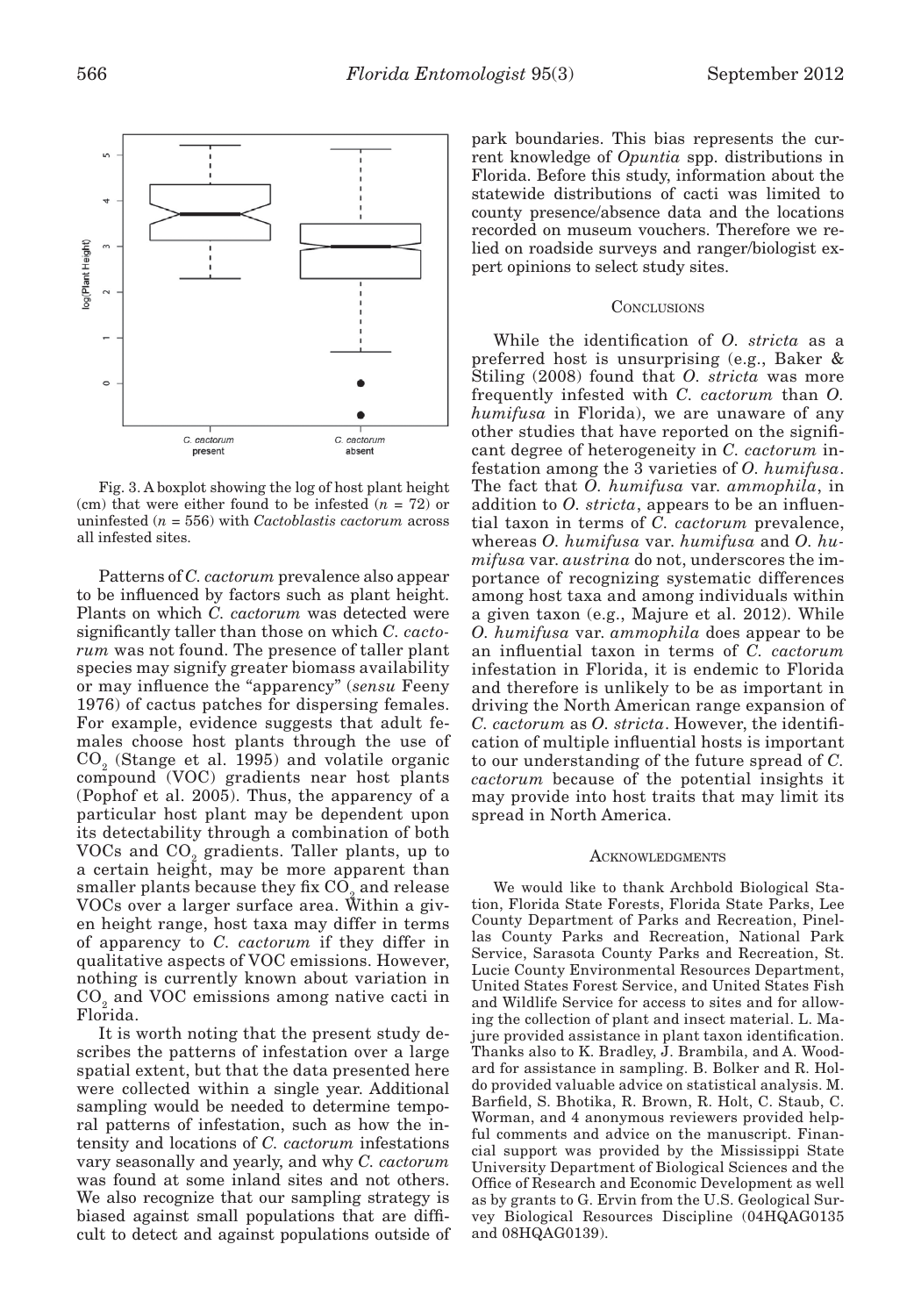#### REFERENCES CITED

- AARSSEN, L. W. 1997. High productivity in grassland ecosystems: effected by species diversity or productive species? Oikos 80: 183-184.
- ANDOW, D. A. 1991. Vegetational diversity and arthropod population response. Annu. Rev. Entomol. 36: 561-586.
- BAKER, A. J., AND STILING, P. 2008. Comparing the effects of the exotic cactus-feeding moth, *Cactoblastis cactorum* (Berg) (Lepidoptera: Pyralidae) and the native cactus-feeding moth, *Melitara prodenialis* (Walker) (Lepidoptera: Pyralidae) on two species of Florida *Opuntia*. Biol. Invasions 11: 619-624.
- BARBOSA, P., HINES, J., KAPLAN, I., MARTINSON, H., SZCZ-EPANIEC, A., AND SZENDREI, Z. 2009. Associational Resistance and Associational Susceptibility: Having Right or Wrong Neighbors. Annu. Rev. Ecol. Evol. Syst. 40: 1-20.
- BENSON, L. D. 1982. The Cacti of the United States and Canada. Stanford University Press, California. 1044 pp.
- BROOKS, C. P., ERVIN, G. N., VARONE, L., AND LOGARZO, G. A. 2012. Native ecotypic variation and the role of host identity in the spread of an invasive herbivore, *Cactoblastis cactorum*. Ecology 93: 402-410.
- BROOKS, C. P., AND ZHANG, H. 2010. A null model of community disassembly effects on vector-borne disease risk. J. Theor. Biol. 264: 866-873.
- DAVIS, M. A., GRIME, J. P., AND THOMPSON, K. 2000. Fluctuating resources in plant communities: a general theory of invasibility. J. Ecol. 88: 528-534.
- DICKEL, T. S. 1991. *Cactoblastis cactorum* in Florida (Lepidoptera: Pyralidae: Phycitinae). Trop. Lepidoptera 2: 117-118.
- DODD, A. P. 1940. The Biological Campaign Against Prickly Pear. Commonwealth Prickly Pear Board, Australia. 177 pp.
- EMERY, S. M., AND GROSS, K. L. 2007. Dominant species identity, not community evenness, regulates invasion in experimental grassland plant communities. Ecology 88: 954-964.
- FEENY, P. P. 1976. Plant apparency and chemical defense. Recent Adv. Phytochem. 10: 1-40.
- HIGHT, S. D., CARPENTER, J. E., BLOEM, K. A., BLOEM, S., PEMBERTON, R. W., AND STILING, P. 2002. Expanding geographical range of *Cactoblastis cactorum* (Lepidoptera: Pyralidae) in North America. Florida Entomol. 85: 527-529.
- HOLT, R. D., DOBSON, A. P., BEGON, M., BOWERS, R. G., AND SCHAUBER, E. M. 2003. Parasite establishment in host communities. Ecol. Lett. 6: 837-842.
- HUSTON, M. A. 1997. Hidden treatments in ecological experiments: re-evaluating the ecosystem function of biodiversity. Oecologia 110: 449-460.
- JEZOREK, H. A., STILING, P. D., AND CARPENTER, J. E. 2010. Targets of an invasive species: oviposition preference and larval performance of *Cactoblastis cactorum* (Lepidoptera: Pyralidae) on 14 North American Opuntioid cacti. Environ. Entomol. 39: 1884-1892.
- JOHNSON, D. M., AND STILING, P. D. 1996. Host specificity of *Cactoblastis cactorum* (Lepidoptera: Pyralidae), an exotic *Opuntia*-feeding moth, in Florida. Environ. Entomol. 25: 743-748.
- JOHNSON, D. M., AND STILING, P. D. 1998. Distribution and dispersal of *Cactoblastis cactorum* (Lepidoptera: Pyralidae), an exotic *Opuntia*-feeding moth, in Florida. Florida Entomol. 81: 12-22.
- KEESING, F., BELDEN, L. K., DASZAK, P., DOBSON, A., HAR-VELL, C. D., HOLT, R. D., AND ET AL. 2010. Impacts of biodiversity on the emergence and transmission of infectious diseases. Nature 468: 647-652.
- LOGIUDICE, K., OSTFELD, R. S., SCHMIDT, K. A., AND KEES-ING, F. 2003. The ecology of infectious disease: Effects of host diversity and community composition on Lyme disease risk. Proc. Natl. Acad. Sci. 100: 567-571.
- MAFOKOANE, L. D., ZIMMERMANN, H. G., AND HILL, M. P. 2007. Development of *Cactoblastis cactorum* (Berg) (Lepidoptera: Pyralidae) on six North American *Opuntia* species. African Entomol. 15: 295-299.
- MAJURE, L. C., JUDD, W. S., SOLTIS, P. S., AND SOLTIS, D. E. 2012. Cytogeography of the *Humifusa* clade of *Opuntia* s.s. Mill. 1754 (Cactaceae, Opuntioideae, Opuntieae): correlations with pleistocene refugia and morphological traits in a polyploid complex. Comp. Cytogen. 6: 53-77.
- MARSICO, T. D., WALLACE, L. E., ERVIN, G. N., BROOKS, C. P., MCCLURE, J. E., AND WELCH, M. E. 2011. Geographic patterns of genetic diversity from the native range of *Cactoblastis cactorum* (Berg) support the documented history of invasion and multiple introductions for invasive populations. Biol. Invasions 13: 857-868.
- NEUNZIG, H. H. 1997. Pyraloidea, Pyralidae (Part), Phycitinae (Part). pp. 49-70 *In* Dominick, R. B., et. al. [eds.] The Moths of America North of Mexico, Fascicle 15.4*.* The Wedge Entomol. Res. Fdn., Washington, D.C., 157 pp.
- OSTFELD, R. S., AND KEESING, F. 2000a. Biodiversity and disease risk: the case of Lyme disease. Conserv. Biol. 14: 722-728.
- OSTFELD, R. S., AND KEESING, F. 2000b. The function of biodiversity in the ecology of vector-borne zoonotic diseases. Canadian J. Zool. 78: 2061-2078.
- PAINE, R. T. 2002. Trophic control of production in a rocky intertidal community. Science 296: 736-739.
- PEMBERTON, R. W., AND LIU, H. 2007. Control and persistence of native *Opuntia* on Nevis and St. Kitts 50 years after the introduction of *Cactoblastis cactorum*. Biol. Control. 41: 272-282.
- PETTEY, F. W. 1948. The Biological Control of Prickly Pears in South Africa. Dept. Agric. Sci. Bull. 271. Government Printer, Pretoria, South Africa, 163 pp.
- PINKAVA, D. J. 2003. Cactaceae. Flora of North America North of Mexico (Vol. 4). pp. 92-257 *In* Editorial Committee [eds.], Oxford University Press, New York, 584 pp.
- POPHOF, B., STANGE, G., AND ABRELL, L. 2005. Volatile organic compounds as signals in a plant-herbivore system: electrophysiological responses in olfactory sensilla of the moth *Cactoblastis cactorum*. Chem. Senses 30: 51-68.
- POWER, A. G., AND MITCHELL, C. E. 2004. Pathogen spillover in disease epidemics. American Nat. 164: S79-S89.
- R DEVELOPMENT CORE TEAM. 2009. R: A language and environment for statistical computing. R Foundation for Statistical Computing, Vienna, Austria.
- ROBERTSON, H. G. 1987. Oviposition site selection in *Cactoblastis cactorum* (Lepidoptera): constraints and compromises. Oecologia 73: 601-608.
- ROSE, R. I. 2009a. Eradication of South American Cactus Moth, *Cactoblastis cactorum*, from 11 Parishes in Southeastern Louisiana. United States Department of Agriculture. http://www.aphis.usda.gov/plant\_ health/ea/downloads/cactoblastis-ea-louisiana.pdf [accessed 16 September 2011].